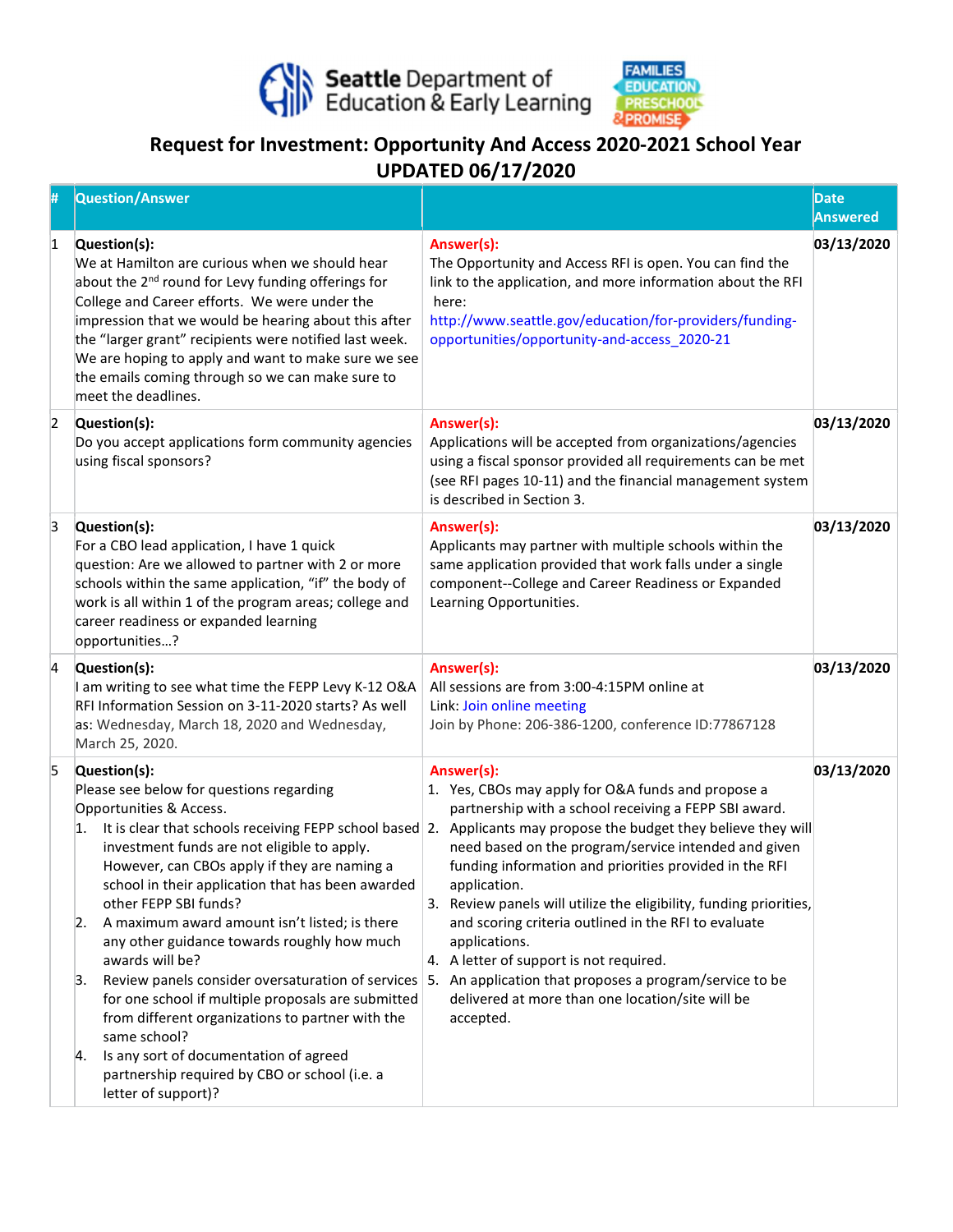|   | 5.<br>If an organization submits one application, can<br>they list work that will happen in multiple<br>schools? And if it does, are they still eligible if one<br>of the schools they list is receiving FEPP SBI<br>funds?                                                                                                                                                                                                                                                                                                                                                                                                        |                                                                                                                                                                                                                                                                                                                                                                                                                                                                                                                                                                             |            |
|---|------------------------------------------------------------------------------------------------------------------------------------------------------------------------------------------------------------------------------------------------------------------------------------------------------------------------------------------------------------------------------------------------------------------------------------------------------------------------------------------------------------------------------------------------------------------------------------------------------------------------------------|-----------------------------------------------------------------------------------------------------------------------------------------------------------------------------------------------------------------------------------------------------------------------------------------------------------------------------------------------------------------------------------------------------------------------------------------------------------------------------------------------------------------------------------------------------------------------------|------------|
|   | Funding Process Suspended as of 3/24/2020<br>and Open again on 5/11/2020                                                                                                                                                                                                                                                                                                                                                                                                                                                                                                                                                           |                                                                                                                                                                                                                                                                                                                                                                                                                                                                                                                                                                             |            |
| 6 | Question(s):<br>1. Are the amounts to be funded spread out over up<br>to three years, or renewable? For example, at a<br>total pool of \$1.2 million and expecting approx. 20<br>proposals to be funded, the average grant would<br>be about \$64,000. Would that be \$64K over up to<br>three years, or a \$64K grant that can be renewed<br>for up to three years (total \$192,000)?<br>2. Is increasing access to enrichment and academic<br>experiences defined as increasing the number of<br>students currently served (or a new program), OR<br>can it be to improve services/outcomes for<br>students in current programs? | Answer(s):<br>1. The available funding is an annual amount. Applicants<br>should propose funds needed annually, if successful, the<br>award would be renewed in years two and three so long<br>as performance expectations continue to be met.<br>2. Enhancements to existing programming as well as<br>expansion of new or existing programming will be<br>considered.                                                                                                                                                                                                     | 05/15/2020 |
| 7 | Question(s):<br>Is there a maximum amount? Is the funding amount<br>cumulative over three years or duplicated every year?                                                                                                                                                                                                                                                                                                                                                                                                                                                                                                          | Answer(s):<br>The available funding is an annual amount. Applicants<br>should propose funds needed annually, if successful, the<br>award would be renewed for years two and three if<br>performance expectations continue to be met.<br>There is no stated maximum amount, however the total<br>amount available under the grant is \$1.28 million, and DEEL<br>intends to fund up to 20 proposals. Applicants should<br>consider these factors, along with the evaluation criteria for<br>Section 2 (found on page 22 of the RFI) in developing their<br>proposed budgets. | 05/15/2020 |
| 8 | Question(s):<br>So secondary is higher funding priority than<br>elementary?                                                                                                                                                                                                                                                                                                                                                                                                                                                                                                                                                        | Answer(s):<br>One of the priorities listed on pages 9 and 22 of the RFI is<br>"proposals that support student preparation for<br>postsecondary pathways into college, career, and the work<br>force and prioritize proposals supporting Levy focus<br>students in the secondary grades (6-12)." This priority,<br>however, is one of several, and will be weighed against a<br>number of other factors in the evaluation process.                                                                                                                                           | 05/15/2020 |
| 9 | Question(s):<br>Can funding be used for administrative costs that<br>support program implementation?                                                                                                                                                                                                                                                                                                                                                                                                                                                                                                                               | Answer(s):<br>Yes. Funding may be purposed toward program related<br>administrative costs up to 15% of total award. If this is part<br>of your proposal, please include in your budget submission.                                                                                                                                                                                                                                                                                                                                                                          | 05/15/2020 |
|   | 10 Question(s):<br>1. Can we get a copy of the slides?<br>2. Do we need mou's for partnerships between<br>school and community organizations?                                                                                                                                                                                                                                                                                                                                                                                                                                                                                      | Answer(s):<br>1. All technical assistance materials are posted online.<br>2. DEEL will develop a contract with funded agencies<br>(school or CBO), the terms of which will require<br>compliance with district policy. If the partnering<br>organizations have policies requiring an MOU between<br>them, then one would need to be developed.                                                                                                                                                                                                                              | 05/15/2020 |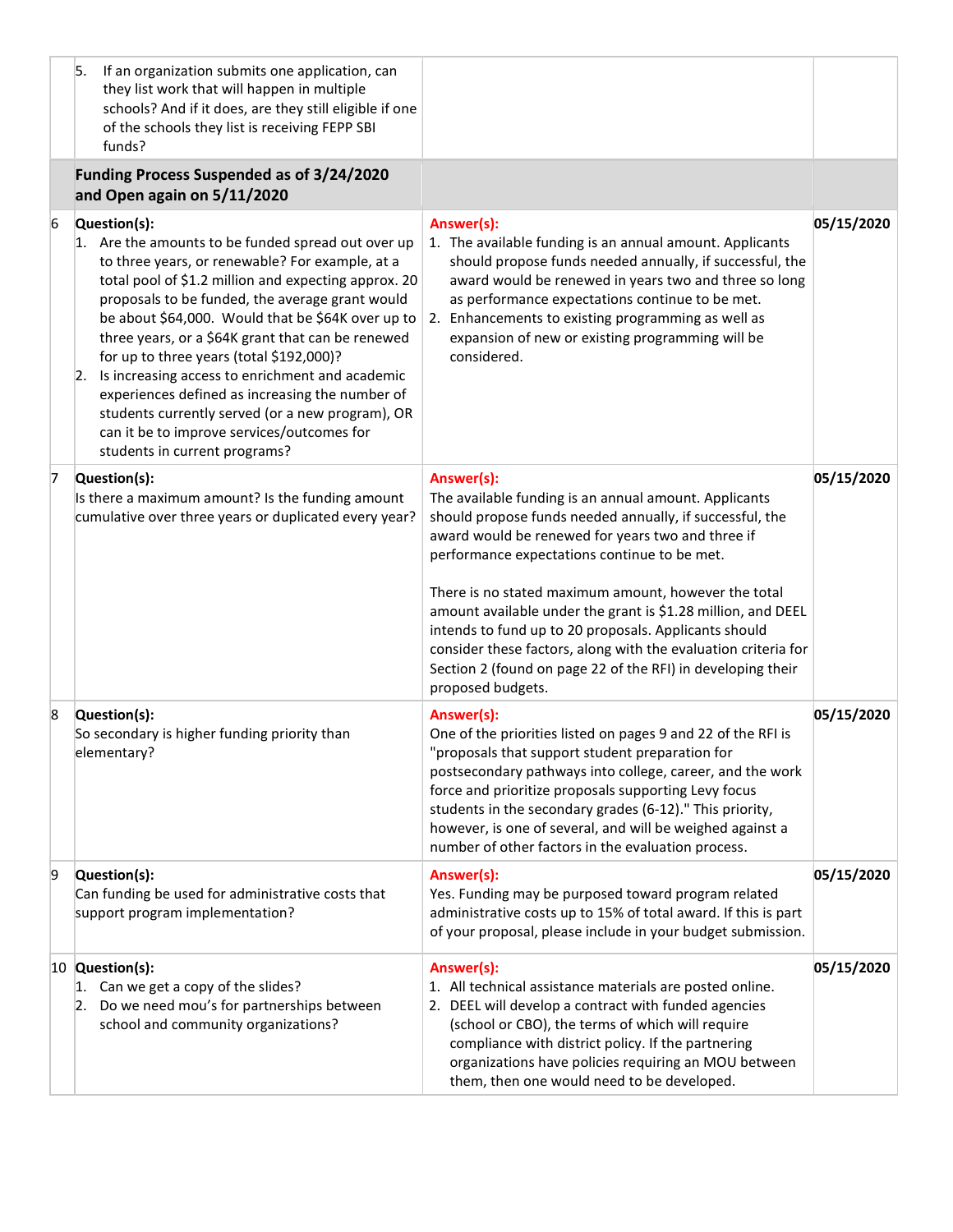| 11 Question(s):<br>Are CBOs eligible if they are naming a school in their<br>partnership that is receiving FEPP SBI funds?                                                                                                                                                                                                           | Answer(s):<br>Yes, CBOs may apply for O&A funds and propose a<br>partnership with a school receiving a FEPP SBI award.                                                                                                                                                                                                                                                                                                                                                                                              | 05/15/2020 |
|--------------------------------------------------------------------------------------------------------------------------------------------------------------------------------------------------------------------------------------------------------------------------------------------------------------------------------------|---------------------------------------------------------------------------------------------------------------------------------------------------------------------------------------------------------------------------------------------------------------------------------------------------------------------------------------------------------------------------------------------------------------------------------------------------------------------------------------------------------------------|------------|
| 12 Question(s):<br>Is any sort of documentation of agreed partnership<br>required by CBO or school (i.e. a letter of support)?                                                                                                                                                                                                       | Answer(s):<br>A specific letter of support is not required as part of the<br>application submission. However, partnerships will need to<br>be described in the workplans (and budget, if applicable),<br>with this collaboration in mind. If partner(s) are providing<br>significant resources for the services you are requiring be<br>funded through this RFI, then a signed letter of intent<br>describing the specific resource(s) the partner will provide<br>should be included. (see p. 17)                  | 05/15/2020 |
| 13 Question(s):<br>Can you submit additional information in appendices?                                                                                                                                                                                                                                                              | Answer(s):<br>There are no appendices submitted/accepted for this<br>application process.                                                                                                                                                                                                                                                                                                                                                                                                                           | 05/15/2020 |
| 14 Question(s):<br>Is there a balance between funding for school year<br>and summer programming? Or will it just depend on<br>the quality of the applications you get?                                                                                                                                                               | Answer(s):<br>A review panel will evaluate applications using the RFI<br>Scoring Criteria. Application scores and review panel<br>discussions will inform review panel recommendations for<br>funding awards. DEEL will consider review panel<br>recommendations, FEPP Levy investment alignment, and<br>other priorities including diversity, partnership, and<br>postsecondary preparation as outlined on the bottom of<br>page 9 in the RFI.                                                                     | 05/15/2020 |
| 15 Question(s):<br>Is it preferred to have the school as applicant?                                                                                                                                                                                                                                                                  | Answer(s):<br>Please see evaluation factors listed on p. 22.                                                                                                                                                                                                                                                                                                                                                                                                                                                        | 05/15/2020 |
| 16 Question(s):<br>Will the next meeting be similar to this one?                                                                                                                                                                                                                                                                     | Answer(s):<br>Yes. All Technical Assistance sessions will be done ONLINE.                                                                                                                                                                                                                                                                                                                                                                                                                                           | 05/15/2020 |
| 17 Question(s):<br>The Opportunity and Access RFI says there is a<br>\$40,000 minimum for the budget, but is there a<br>maximum amount?                                                                                                                                                                                              | Answer(s):<br>The available funding is an annual amount. If successful, an<br>applicant's annual award would be renewed in years two<br>and three if performance expectations continue to be met.<br>There is not a maximum, however when developing a<br>proposed budget applicants are encouraged to 1) propose<br>funds needed annually to implement their program/service,<br>2) consider the total funding available through this<br>opportunity, and 3) consider the evaluation factors stated<br>on page 22. | 05/15/2020 |
| 18 Question(s):<br>Are Community Based Organizations required to<br>partner with Seattle Public Schools for the K-12<br>Opportunity and Access RFI?                                                                                                                                                                                  | Answer(s):<br>No. DEEL intends to fund proposals that leverage strong<br>partnerships between organizations and school<br>communities, which may or may not include SPS directly, to<br>maximize student outcomes.                                                                                                                                                                                                                                                                                                  | 05/15/2020 |
| 19 Question(s):<br>1. What is recommended number of focus group<br>categories to select? Is the intent to focus on a<br>limited number of these focus groups or to select<br>all that would be served through the program?<br>When applying as a school, in partnership with a<br>2.<br>CBO, should we be answering the FTE question | Answer(s):<br>1. Student enrollment in programming or services provided<br>through O&A investments will prioritize students<br>that meet one or more of the focus student criteria.<br>Organizations are encouraged to select focus students<br>aligned to their mission, experience, and proposed<br>programming.                                                                                                                                                                                                  | 05/15/2020 |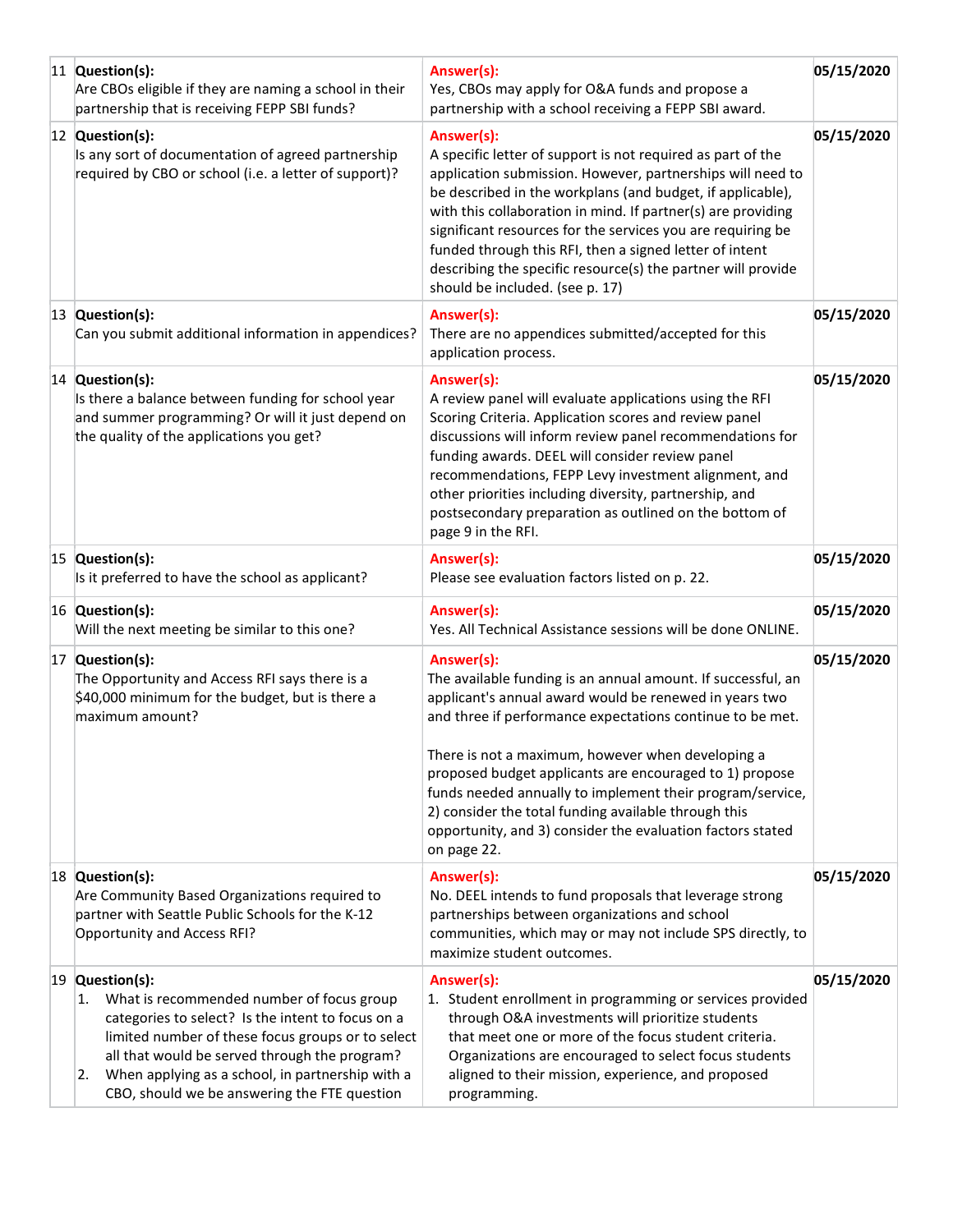| on page 15 for our school or the CBO? Also, to be<br>clear, is it just for who will be employed for the<br>given project or in their organization in total?<br>More generally, in the narrative of the RFI, when<br>3.<br>talking about "our organization" should we be<br>focusing on our school only or do we need to<br>focus on the CBO as well (or on the partnership<br>between our school and the CBO?)                                                                                                                                                                     | 2. Please provide FTE information for the applying<br>organization, in this case the school, and include total<br>FTE.<br>3. References to the organization generally should focused<br>on the applying organization. Partnerships should be<br>described in response to the questions and scoring<br>criteria.                                                                                                                                                                                |            |
|------------------------------------------------------------------------------------------------------------------------------------------------------------------------------------------------------------------------------------------------------------------------------------------------------------------------------------------------------------------------------------------------------------------------------------------------------------------------------------------------------------------------------------------------------------------------------------|------------------------------------------------------------------------------------------------------------------------------------------------------------------------------------------------------------------------------------------------------------------------------------------------------------------------------------------------------------------------------------------------------------------------------------------------------------------------------------------------|------------|
| 20 Question(s):<br>Can Gatzert elementary apply for this grant for an<br>extended learning program (for after school and<br>summer break) and also at the same time can a<br>community provider also apply for funding from this<br>same grant for an extended learning program during<br>summer break? The services for both grant<br>applications would support Gatzert students and<br>services would take place at Gatzert elementary for<br>both applications?                                                                                                                | Answer(s):<br>Organizations may submit no more than two applications<br>and no more than one application per component.                                                                                                                                                                                                                                                                                                                                                                        | 05/15/2020 |
| 21 Question(s):<br>Can a CBO apply to serve in two schools with one<br>application as long as both schools did not receive levy<br>funding from the City.                                                                                                                                                                                                                                                                                                                                                                                                                          | Answer(s):<br>Yes, programming may take place at more than one site.                                                                                                                                                                                                                                                                                                                                                                                                                           | 05/15/2020 |
| 22 Question(s):<br>I saw that the application date opening was today.<br>Can you please let me know if I can apply for funding<br>and what my next steps are.                                                                                                                                                                                                                                                                                                                                                                                                                      | Answer(s):<br>Eligible applicants include community-based organizations,<br>government agencies, and schools not receiving FEPP Levy<br>School-Based Investments who are interested in providing<br>expanded learning and college and career readiness services<br>for focus student populations. To be considered for<br>funding, eligible applicants are invited to submit RFI<br>applications by 3:00 pm Monday, June 22, 2020.                                                             | 05/15/2020 |
| 23 Question(s):<br>I'm reaching out to you because I am interested in<br>learning more about the K-12 Opportunity and Access<br>Investment application and qualifications. Our<br>organization currently provides our programs and<br>services at Dimmitt MiddleSchool (Skyway), Showalter<br>Middle School (Tukwila) and Meeker Middle<br>School (Kent/Renton). Would any of these schools<br>qualify under this potential funding opportunity? Our<br>funding request would come directly from After-<br>School All-Stars, but we serve students at these three<br>school sites. | Answer(s):<br>Opportunity and Access investments are funded through<br>the City of Seattle's Families, Education, Preschool and<br>Promise (FEPP) Levy approved by voters in November 2018<br>and will be directed toward programs in Seattle.                                                                                                                                                                                                                                                 | 05/15/2020 |
| 24 Question(s):<br>Doing the math, with a total investment of \$1.28<br>1.<br>million & a maximum of 20 organizations, should<br>we assume that our program budget should be<br>around \$65,000 to be competitive?<br>With the adjusted timeline, award notifications<br>2.<br>won't happen until August 21, 2020. Is it possible<br>to give us more notice? With the school year set<br>to begin September 2, 2020, the current timeline<br>only gives us a little over a week to get our                                                                                         | Answer(s):<br>1. No, award size will be contingent upon services provided<br>and students served. You are encouraged to propose a<br>budget is reasonable based on the proposed level of<br>service and desired outcomes.<br>2. Contracts may begin anytime between September 1,<br>2020 and January 31, 2021. All contracts, regardless of<br>start date, will end by December 31, 2021. Start and end<br>dates will be determined during contract negotiation<br>with successful applicants. | 05/26/2020 |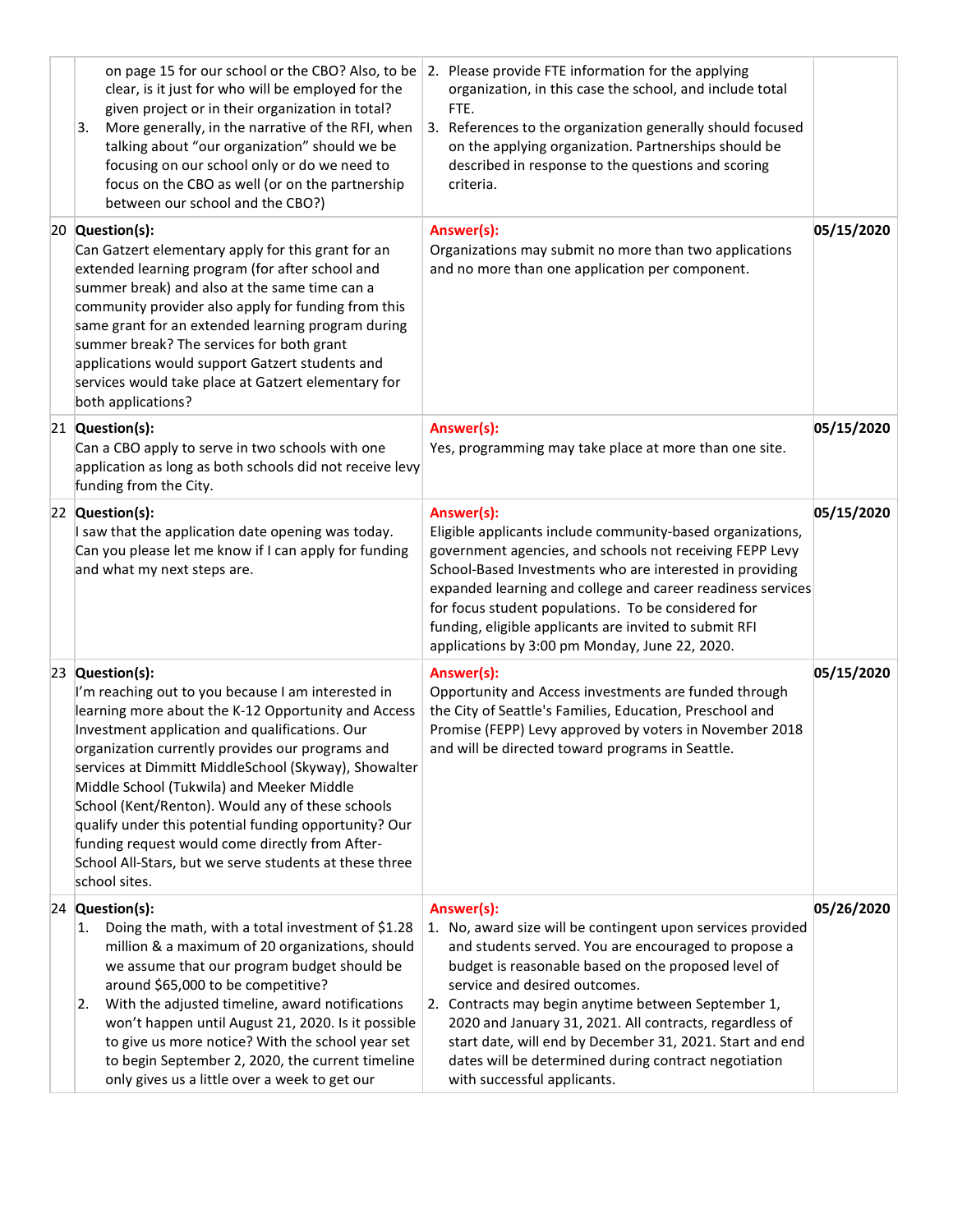| program up & running with little time for<br>recruitment & planning.<br>Will the TA sessions be posted for those of us<br>з.<br>who missed it?                                                                                                                                                                                                                                                                                                                                                               | 3. All technical assistance materials as well as the RFI<br>application and instructions, submission templates, and<br>submitted questions and responses are posted on our<br>webpage at: http://www.seattle.gov/education/for-<br>providers/funding-opportunities/opportunity-and-<br>access 2020-2.                                                                                                                                                                                                                                                                                              |            |
|--------------------------------------------------------------------------------------------------------------------------------------------------------------------------------------------------------------------------------------------------------------------------------------------------------------------------------------------------------------------------------------------------------------------------------------------------------------------------------------------------------------|----------------------------------------------------------------------------------------------------------------------------------------------------------------------------------------------------------------------------------------------------------------------------------------------------------------------------------------------------------------------------------------------------------------------------------------------------------------------------------------------------------------------------------------------------------------------------------------------------|------------|
| 25 Question(s):<br>I know on the webinar that you said to select one<br>component, but if their programs really cover BOTH<br>components--a huge strength--which Component do<br>you advise us to choose? I know some of us on the<br>webinar had much angst about this yesterday, even<br>though you assured us no one would be disqualified if<br>they chose the wrong category! Any advice you can<br>give us would be greatly appreciated!                                                               | Answer(s):<br>Applicants should select the component and key element(s)<br>most reflective of the program or service they intend to<br>provide and draft their RFI proposal accordingly. Consider<br>the focus of your program/service proposal and use the<br>bullets under each key element in the RFI application to<br>guide your decision. If you are seeking funds for more than<br>one program/service proposal, note that organizations may<br>choose to submit one application per component for a<br>maximum of two applications.                                                        | 05/26/2020 |
| 26 Question(s):<br>I am writing to inquire if funding is restricted to<br>entities that are located only in Seattle or if the<br>funding is available to an entity such as the Museum<br>of Flight that has delivered STEM based education<br>programs to Seattle schools and families for decades.<br>As we speak, we continue to develop and deliver<br>online programs for K-12 students and professional<br>development for teachers. Please advise if the<br>Museum would be eligible for this funding. | Answer(s):<br>Eligible applicants include community-based organizations,<br>government agencies, and schools not receiving FEPP Levy<br>School-Based Investments who are interested in providing<br>expanded learning and college and career readiness services<br>for focus student populations. Opportunity and Access<br>investments are funded through the City of Seattle's<br>Families, Education, Preschool and Promise (FEPP) Levy<br>approved by voters in November 2018 and will be directed<br>toward programs serving Seattle public school students.                                  | 05/26/2020 |
| 27 Question(s):<br>I wanted to clarify whether it is possible to apply for<br>just one "key element" within a "component," e.g.<br>only the Enrichment option under Component 2:<br>Expanded Learning Opportunities.                                                                                                                                                                                                                                                                                         | Answer(s):<br>Opportunity and Access (O&A) investment recipients will<br>provide programming and/or services for focus students<br>through one of two components. If you are applying<br>through the Expanded Learning Opportunities component<br>you must choose one key element. If you are applying<br>through the College and Career Readiness component, you<br>may choose one or more key elements. Applicants are<br>encouraged to select the component and key element(s)<br>most reflective of the program or service they intend to<br>provide and draft their RFI proposal accordingly. | 05/26/2020 |
| 28 Question(s):<br>I have a question about Section 5, Labor Harmony, of<br>the application. Friends of the Children - Seattle is<br>hoping to apply but we do not have any Labor<br>Harmony Policies in place because it isn't relevant to<br>the nonprofit industry. If we mark no on this section,<br>will we still be able to receive funding?                                                                                                                                                            | Answer(s):<br>The City values agencies that work to prevent labor<br>disputes, which may lead to work stoppages or adversely<br>impact the ability of FEPP Levy-funded programs to achieve<br>intended outcomes. In Section 5, applicants are asked to<br>indicate whether or not their agency is committed to<br>avoiding labor disputes that disrupt services, through<br>standardized policies and practices or through other means.<br>If standard practices and/or policies to this end exist,<br>applicants are asked to submit them.                                                        | 06/03/2020 |
| 29 Question(s):<br>This is a question on the application cover sheet. To<br>my knowledge, we haven't received DEEL funding<br>since I started at NH in late 2012 but I'm not sure<br>about prior to that. I know that we used to have Step                                                                                                                                                                                                                                                                   | Answer(s):<br>Yes, Neighborhood House received Levy funding to provide<br>Step Ahead (SA) preschool programming starting in 2014.<br>Neighborhood House decided to end that contract in June<br>2017. Currently, Neighborhood House is receiving Levy<br>transition year funding to provide summer learning                                                                                                                                                                                                                                                                                        | 06/03/2020 |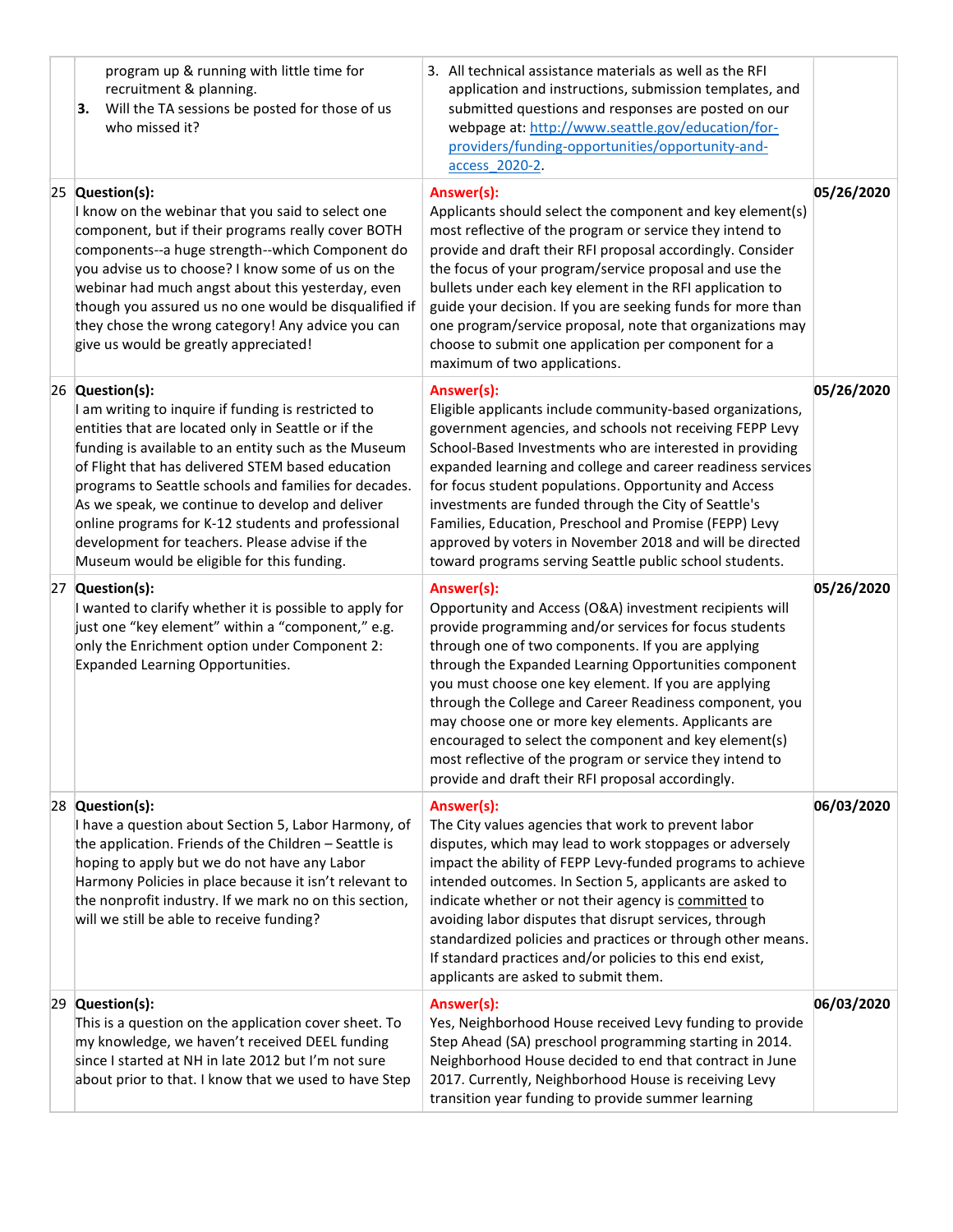| Ahead preschool funding and I don't know if that was<br>through DEEL.                                                                                                                                                                                                                                                                                                                                                                                                                                                                                                                                                                                                                                                                                                                                                                     | opportunities for rising kindergarteners. Summer 2020 is<br>the final year of this funding.                                                                                                                                                                                                                                                                                                                                                                                                                                                                                                                           |            |
|-------------------------------------------------------------------------------------------------------------------------------------------------------------------------------------------------------------------------------------------------------------------------------------------------------------------------------------------------------------------------------------------------------------------------------------------------------------------------------------------------------------------------------------------------------------------------------------------------------------------------------------------------------------------------------------------------------------------------------------------------------------------------------------------------------------------------------------------|-----------------------------------------------------------------------------------------------------------------------------------------------------------------------------------------------------------------------------------------------------------------------------------------------------------------------------------------------------------------------------------------------------------------------------------------------------------------------------------------------------------------------------------------------------------------------------------------------------------------------|------------|
| 30 Question(s):<br>A question re: O&A RFI. For Section 5: Labor<br>Harmony, is it sufficient to just check one of the boxes<br>(yes/no) at the top of the document, if we don't have<br>anything else to add? Or, is a narrative response<br>required?                                                                                                                                                                                                                                                                                                                                                                                                                                                                                                                                                                                    | Answer(s):<br>The City values agencies that work to prevent labor<br>disputes, which may lead to work stoppages or adversely<br>impact the ability of FEPP Levy-funded programs to achieve<br>intended outcomes. In Section 5, applicants are asked to<br>indicate whether or not their agency is committed to<br>avoiding labor disputes that disrupt services, through<br>standardized policies and practices or through other means,<br>by checking the appropriate box. If standard practices<br>and/or policies to this end exist, applicants are asked to<br>submit them. A narrative response is not required. | 06/03/2020 |
| 31 Question(s):<br>If a school is applying, must they propose a project<br>that directly involves a partnership with a CBO? For<br>example, can a school apply for an interventionist staff<br>position, as long as the school also demonstrates<br>strong partnerships and the proposed outcomes align<br>with the RFI purpose and criteria?                                                                                                                                                                                                                                                                                                                                                                                                                                                                                             | Answer(s):<br>Schools applying are not required to propose a program or<br>service that involves a partnership with any other<br>organization. If a school believes that the most effective<br>means of achieving Levy outcomes is a school-based<br>initiative without partnership, that will not preclude them<br>from being awarded funding. Partnerships are strongly<br>encouraged, however, and it is important for schools<br>applying to make note of the funding priorities described on<br>pages 9 and 23 of the RFI document as they draft their<br>proposal.                                              | 06/03/2020 |
| 32 Question(s):<br>Does AVID need to file a separate RFI so that if sites<br>choose to use their DEEL monies to support AVID for<br>their college and career readiness work they can<br>access our systemic support? In the last round, I filed<br>an RFI after the fact just so AVID could be used by<br>sites with levy funds. That would be the same intent<br>this time. We are not asking for separate monies. We<br>currently have AVID schools that wish to continue and<br>have mentioned using these dollars for AVID.<br>Please clarify re: what I, as AVID Area Director for<br>Washington need to provide to you. When XXXX was<br>in charge of the middle schools with levy dollars she<br>had me write an RFI so that AVID was on record as<br>complying with the levy outcomes and support for<br>fulfilling that outcome. | Answer(s):<br>AVID does not need to file a separate RFI if school sites<br>propose in their application that they plan to utilize<br>AVID as a college and career readiness strategy to<br>meet Opportunity & Access RFI outcomes and account<br>for that in their budget.                                                                                                                                                                                                                                                                                                                                            | 6/12/2020  |
| 33 Question(s):<br>Although several of the current sites offering AVID<br>were on the eligible list for the School Based Funding<br>portion of the levy monies, none of those three<br>actually received the grant. They are specifically Jane<br>Addams, McClure and Garfield. Might we write a<br>partnership application for AVID for these sites if they<br>are interested in doing that to continue their AVID<br>work?                                                                                                                                                                                                                                                                                                                                                                                                              | Answer(s):<br>AVID may submit an application to work with schools that<br>are not receiving FEPP Levy School-Based Investments.                                                                                                                                                                                                                                                                                                                                                                                                                                                                                       | 6/12/2020  |
| 34 Question(s):                                                                                                                                                                                                                                                                                                                                                                                                                                                                                                                                                                                                                                                                                                                                                                                                                           | Answer(s):                                                                                                                                                                                                                                                                                                                                                                                                                                                                                                                                                                                                            |            |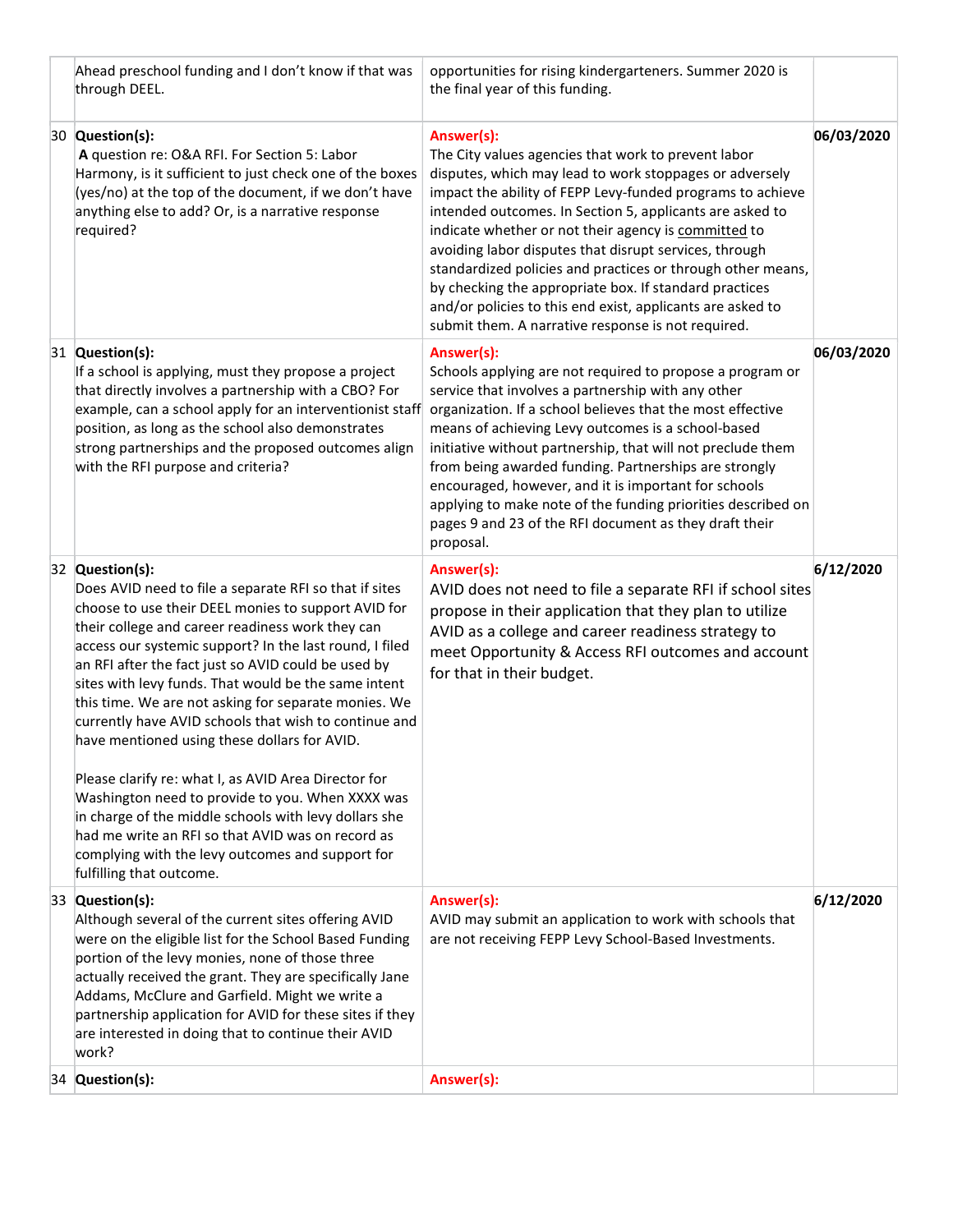| Is it correct that these should be included in the<br>Personnel Expenditures portion of the budget<br>worksheet, with the line items detailed in the<br>"Description of expense"? Or is there another way we<br>should detail program costs?                                                                                                                                                                                                                                                                                                                                                                                        | Personnel expenditures include salary, benefits, and/or<br>hourly pay for staff directly employed by your organization.<br>If the program costs are all covered under the hourly rate<br>for providing the outlined services, then you are correct--<br>you would include them in Personnel Expenditures and use<br>the description column to provide greater detail.                                                                                                                    |           |
|-------------------------------------------------------------------------------------------------------------------------------------------------------------------------------------------------------------------------------------------------------------------------------------------------------------------------------------------------------------------------------------------------------------------------------------------------------------------------------------------------------------------------------------------------------------------------------------------------------------------------------------|------------------------------------------------------------------------------------------------------------------------------------------------------------------------------------------------------------------------------------------------------------------------------------------------------------------------------------------------------------------------------------------------------------------------------------------------------------------------------------------|-----------|
| 35 Question(s):<br>What tasks are considered "indirect" or<br>"administrative" and therefore subject to the<br>15% cap?                                                                                                                                                                                                                                                                                                                                                                                                                                                                                                             | Answer(s):<br>Indirect or administrative costs are those related to<br>expenses not directly associated to providing proposed<br>services or programming. Some examples of those include,<br>materials and supplies needed for your organization's day-<br>to-day operations, advertising and marketing,<br>communications, and facilities.                                                                                                                                              | 6/12/2020 |
| 36 Question(s):<br>I would also like information on the opportunity for<br>award renewal in years 2 and 3. We are looking at a<br>deliberate, tiered approach to program expansion<br>over the next 3 years. Is the renewal amount a<br>maximum of the original budget request, or if<br>performance expectations continue to be met and the<br>program expands in years 2 and 3, is there potential<br>for the funding amount to increase proportionally?                                                                                                                                                                          | Answer(s):<br>Annual contract reauthorization is conditioned upon<br>achievement of contract outcomes. If performance<br>expectations continue to be met in years 2 and 3, funding<br>increases will most likely be limited to inflationary<br>adjustments. O&A investments are scheduled for rebid in<br>2023, additional funds to account for expansion could be<br>proposed at that time should you choose to reapply.                                                                | 6/12/2020 |
| 37 Question(s):<br>We are proposing O&A funding for a summer learning<br>program. The existing academic indicators shown on<br>page 4 are not a perfect match for what is possible in<br>the summer. In the technical assistance session I was<br>told that modifications to the indicators would be<br>possible. Should I propose the modified versions of<br>the indicators that work for our program in the RFI<br>response? Or should I choose the 'stock' indicators<br>and say that we will propose modifications later.                                                                                                      | Answer(s):<br>Use the indicators as listed and if you are awarded funding,<br>we will address any possible modifications during the<br>contract negotiation process.                                                                                                                                                                                                                                                                                                                     | 6/12/2020 |
| 38 Question(s):<br>Computing For All is applying for the DEEL grant to<br>offer our college and career readiness program after<br>school to high school students. We would like to know<br>if stipends for students can be included in the grant<br>funding.                                                                                                                                                                                                                                                                                                                                                                        | Answer(s):<br>DEEL awards funding based on strategies that are most<br>likely to achieve the named outcomes. To the extent that<br>your organization believes and can make the case that a<br>particular strategy is the best means to achieve your<br>selected outcome(s), you may include a wide variety of<br>expenses in your proposal. This includes student stipends,<br>though payment terms would be subject to City spending<br>policies should your proposal be awarded funds. | 6/12/2020 |
| 39 Question(s):<br>My question is in regard to a .5FTE staff position that<br>will be included in our proposal and budget. The<br>proposed project is to expand a career readiness<br>program that we (Arts Corps) run in partnership with<br>Interagency Academies. We intend to hire a part time<br>person to help manage this program and the<br>corresponding data that will need to be tracked.<br>However, this person will be hired as part of<br>Interagency's Job Readiness Training staff and not as<br>part of the Arts Corps' staff. Is this allowable and will it<br>require a letter of explanation from Interagency? | Answer(s):<br>DEEL recognizes that in partnership with a school<br>community, a variety of funding approaches may be<br>necessary. There is no prescribed way to staff a position to<br>support your proposed program. Should your application be<br>successful, we will address the details of funding during<br>contract negotiations.                                                                                                                                                 | 6/17/2020 |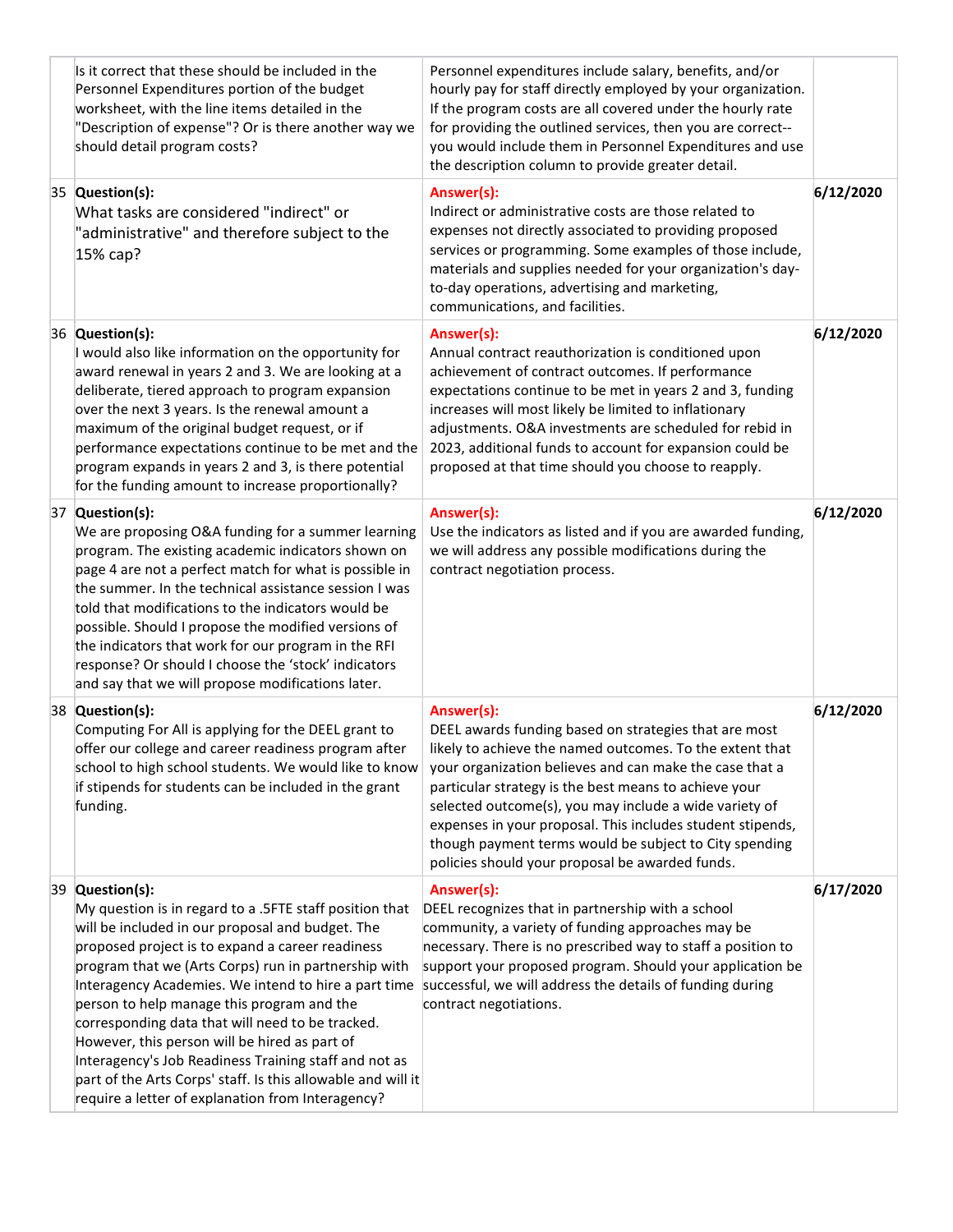|              |                | 40 Can we use a different font than what you use for the<br>questions, as long as it's easily readable? For example,<br>Arial Narrow is a font we've used for applications<br>before, and it allows us to include more information<br>per page. We intend to follow your margins and of<br>course your page limits, but your RFP says nothing<br>about fonts.                                                                                                                                                                                                                                                                                                                                                                                                                                                                                                                                                                                                                                                                                                                                                                                                                        |                  | Answer(s):<br>Please utilize the formatting as well as the font provided in<br>the submission template.                                                                                                                                                                                                                                                                                                                                                                                                                                                                                                                                                                                                                                                                                                                                                                                                                                                                                                                                                                                                           | 6/17/2020 |
|--------------|----------------|--------------------------------------------------------------------------------------------------------------------------------------------------------------------------------------------------------------------------------------------------------------------------------------------------------------------------------------------------------------------------------------------------------------------------------------------------------------------------------------------------------------------------------------------------------------------------------------------------------------------------------------------------------------------------------------------------------------------------------------------------------------------------------------------------------------------------------------------------------------------------------------------------------------------------------------------------------------------------------------------------------------------------------------------------------------------------------------------------------------------------------------------------------------------------------------|------------------|-------------------------------------------------------------------------------------------------------------------------------------------------------------------------------------------------------------------------------------------------------------------------------------------------------------------------------------------------------------------------------------------------------------------------------------------------------------------------------------------------------------------------------------------------------------------------------------------------------------------------------------------------------------------------------------------------------------------------------------------------------------------------------------------------------------------------------------------------------------------------------------------------------------------------------------------------------------------------------------------------------------------------------------------------------------------------------------------------------------------|-----------|
| 41           | 1.<br>2.<br>З. | Are there recordings of the 2 TA sessions? If so,<br>could you post links on the FAQs?<br>We are a CBO that supports students solely at 4<br>School Based Investment recipient high schools<br>for multiple decades. Just wanted to ensure that<br>we are still eligible to apply.<br>For the Key Element of College Knowledge and<br>Advisingour focus is on providing increased<br>awareness, exploration, counseling, and support<br>around all postsecondary education pathways<br>including apprenticeships, certificates, associates,<br>and bachelors degrees. I noticed that the wording<br>in the RFI heavily focuses on "college" (though<br>definitely still mentions/acknowledges the other<br>non-college post-secondary pathways - just<br>regularly uses the word college). Many of the<br>students we serve are realistically not bound for a<br>4 year college and encouraging them to pursue a<br>BA may actually be inappropriate for many. Just<br>wondering if we focus on encouraging<br>exploration of all postsecondary pathways that is<br>in-line with FEPP goals. Or, would is it more<br>competitive to have a heavier focus specifically<br>on college? |                  | Answer(s):<br>1. There are no recordings other than for the Information<br>Session. All materials available are posted onto our<br>webpage.<br>2. Yes, you are eligible to apply.<br>3. Funded projects through O&A RFI will measure their<br>impact through the following outcomes: 1) proficiency in<br>English language arts, 2) proficiency in mathematics, 3)<br>on-time high school graduation, and 4) college and<br>career readiness. As long as your program proposal is<br>able to address how one or more of those outcomes can<br>be achieved, your application will be deemed<br>competitive.                                                                                                                                                                                                                                                                                                                                                                                                                                                                                                        | 6/17/2020 |
| $42 \,   1.$ | 2.             | The criteria measures whether or not we<br>"propose activities that will be effective in<br>meeting indicator and outcome targets." The<br>type of program we run is complex and hard to<br>list all of the activities that will lead to the<br>academic indicator/outcome targets. We're<br>struggling to know how to meet this scoring<br>criteria in our Section 2. We can provide a 30'000<br>foot overview, but there's limited space to<br>provide this answer. How detailed do we have to<br>get?<br>We believe our lessons will meet a combination<br>of these academic objectives, based on prior<br>studies, but we also have no way of verifying the<br>outcome indicators until we have an independent<br>evaluator to verify this/look at our evaluation<br>data for this project. Will that in any way impact<br>our score?                                                                                                                                                                                                                                                                                                                                            | $\overline{2}$ . | Answer(s):<br>1. Your response to section 2 should include a clear<br>rationale for how your proposed<br>services/programming/activities increase opportunity<br>and access for focus students and how they will lead to<br>outcome/indicator achievement. The entire response for<br>section 2 should be no more than 4 pages so you will<br>need to determine how best to meet these requirements<br>in your response in relation to other criteria that should<br>also be addressed.<br>Proposing services/programming/activities that have<br>been evaluated by an independent evaluator to verify<br>past outcomes is not a requirement for the RFI so that<br>should not impact your score. However, your application<br>should describe your organization's prior experience<br>working with O&A focus student populations and include<br>in your response:<br>How your organization assesses the needs of the<br>$\circ$<br>students and communities you serve<br>How data is utilized to inform services and/or<br>$\circ$<br>programming, and<br>What results your organization has achieved<br>$\circ$ | 6/17/2020 |